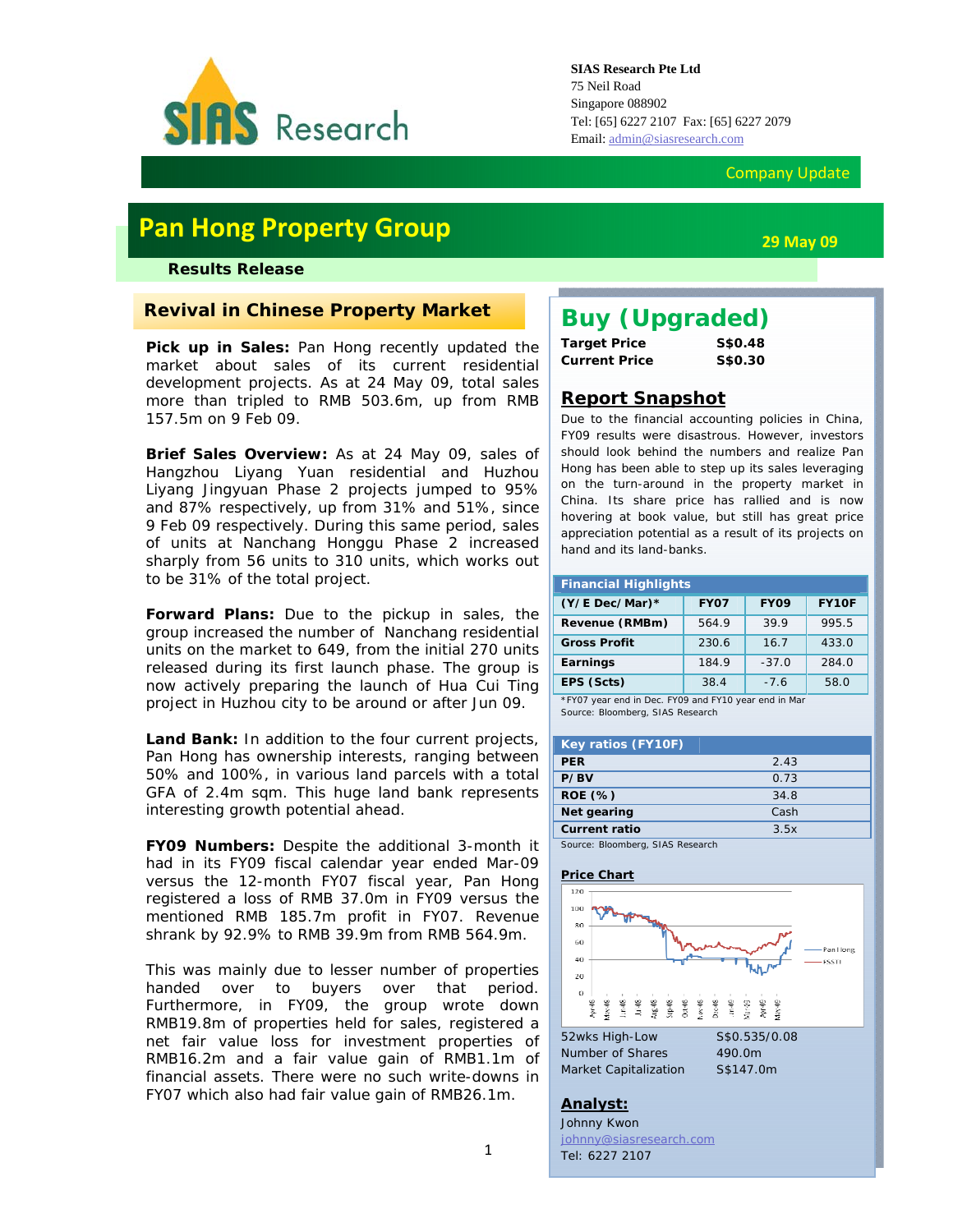

**SIAS Research Pte Ltd**  75 Neil Road Singapore 088902 Tel: [65] 6227 2107 Fax: [65] 6227 2079 Email: admin@siasresearch.com

Company Update

As a result of the loss, NAV dropped to RMB 1.52 per share from RMB 1.61 per share. Cash flow from operation was also a negative RMB165.0m compared with RMB 87.1m in FY07.

**Looking Behind the Numbers:** Despite the weak FY09 results, investors should look behind the numbers. The reported loss over a 15-month period, following a RMB 185.7m profit in FY07, should not mask the future potential of Pan Hong; which is recently seeing revived sales figures.

Unlike Singapore, where property developers recognize revenue using the percentage of completion methodology, revenue in China is recognized only after transfer of units to the buyers. Therefore, FY09 results do not include any sales of projects currently under construction. Revenue from the recent sales pickup will be recognized in its FY10 results.

**Forecast:** We believe construction of the projects will be completed by end of their fiscal FY10 calendar which is in Mar 2010. Assuming all units at Huzhou Liyang and Hangzhou Liyang, 30% of units at Hua Cui Ting and 80% of units at Nanchang Honggu are sold and transferred to the buyers by FY10 end, FY10 revenue will work out to RMB 995.5m.

**Recommendation:** In calculating our RNAV, we took into consideration the latest NAV per share of RMB1.52 and updated average selling prices of its properties as well as an exchange rate of 1\$ = RMB 4.694.

The RNAV, including residential space and assuming office space is sold, works out to S\$0.688. RNAV excluding office space would work out to be \$0.35. The RNAV calculation considers only current projects and ignore potential surplus from land-banks.

In our previous update report, we highlighted concerns over Panhong's cash flows and slow sales at Nanchang but also mentioned that we would rerate the company upon improvement in sales of at Nanchang. Our concerns have been answered and we are re-rating the company.

Applying a 30% discount to the RNAV of S\$0.688, derived from the surplus from all their current projects, will value Pan Hong at S\$0.48. Upgrade to **Buy**. **(Johnny Kwon).**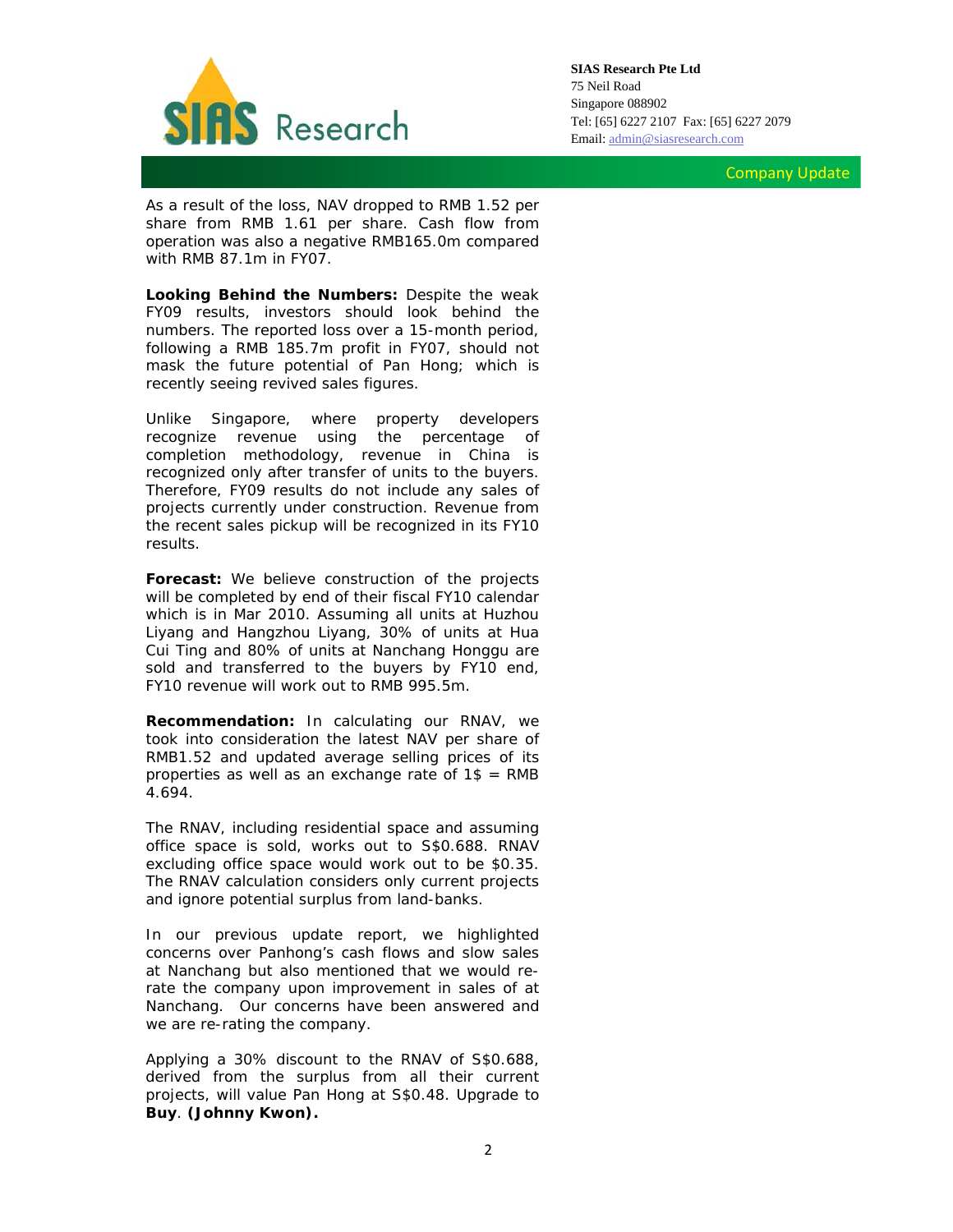

# Company Update

# **Financial Table and Ratios**

| $(Y/E - Mar as from FY09)$   | <b>FY06*</b> | <b>FY07*</b> | <b>FY09#</b> | FY10F        |
|------------------------------|--------------|--------------|--------------|--------------|
| Profit & Loss (RMB m)        |              |              |              |              |
| Turnover                     | 151.3        | 564.9        | 39.9         | 995.5        |
| <b>Gross Profit</b>          | 57.4         | 230.6        | 16.7         | 433.0        |
| Earnings                     | 49.4         | 184.9        | $-37.0$      | 284.0        |
| Earnings per share (RMB cts) | 12.6         | 38.4         | $-7.6$       | 58.0         |
|                              |              |              |              |              |
| <b>Balance Sheet (RMB m)</b> | <b>FY06*</b> | <b>FY07*</b> | <b>FY09#</b> | <b>FY10F</b> |
| <b>Current Assets</b>        | 659.0        | 1045.6       | 1316.9       | 1281.8       |
| Long Term Assets             | 76.1         | 238.6        | 183.9        | 192.9        |
| <b>Current Liabilities</b>   | 53.6         | 378.2        | 644.4        | 364.4        |
| Long Term Liabilities        | 133.5        | 92.4         | 111.2        | 101.2        |
| Shareholder Equity           | 515.3        | 728.5        | 684.6        | 948.5        |
|                              |              |              |              |              |
| Cash Flow (RMB m)            | <b>FY06*</b> | <b>FY07*</b> | <b>FY09#</b> | <b>FY10F</b> |
| Operating Cash Flow          | $-42.7$      | 87.1         | $-165.0$     | 318.8        |
| <b>Investing Cash Flow</b>   | $-29.3$      | $-76.9$      | $-51.3$      | $-51.3$      |
| Financing Cash Flow          | 276.3        | 20.4         | 185.1        | $-160.0$     |
|                              |              |              |              |              |
| <b>Financial Ratios</b>      | <b>FY06*</b> | <b>FY07*</b> | <b>FY09#</b> | FY10F        |
| Revenue Growth (%)           | $-47.5$      | 273.4        | $-92.9$      | 2397.5       |
| Gross Profit Growth (%)      | $-38.5$      | 302.0        | $-92.8$      | 2492.3       |
| Earnings Growth (%)          | $-16.6$      | 273.9        | $-120.0$     | $-867.8$     |
| Gross Margin (%)             | 37.9         | 40.8         | 41.9         | 43.5         |
| Net Margin (%)               | 32.6         | 32.7         | $-92.8$      | 28.5         |
| Current Ratio (x)            | 12.3         | 2.8          | 2.0          | 3.5          |
| Book value per share (RMB)   | 1.14         | 1.61         | 1.53         | 1.94         |
| Net Gearing (%)              | Net Cash     | Net Cash     | 12.0         | Net Cash     |
| Return on Equity (%)         | 16.2         | 29.7         | $-5.2$       | 34.8         |
| Return on Asset (%)          | 8.8          | 18.3         | $-2.7$       | 19.1         |
|                              |              |              |              |              |
| <b>Valuations</b>            | <b>FY06*</b> | <b>FY07*</b> | <b>FY09#</b> | FY10F        |
| PER(x)                       | 11.22        | 3.77         | $-18.65$     | 2.43         |
| Price to book (x)            | 1.31         | 0.87         | 0.92         | 0.73         |

*\*FY06 and FY07 have Dec as year end; #FY09F is 15-month long with Mar 09 as year end; FY10 year end is in Mar 2010* 

*Source: Company, SIAS Research*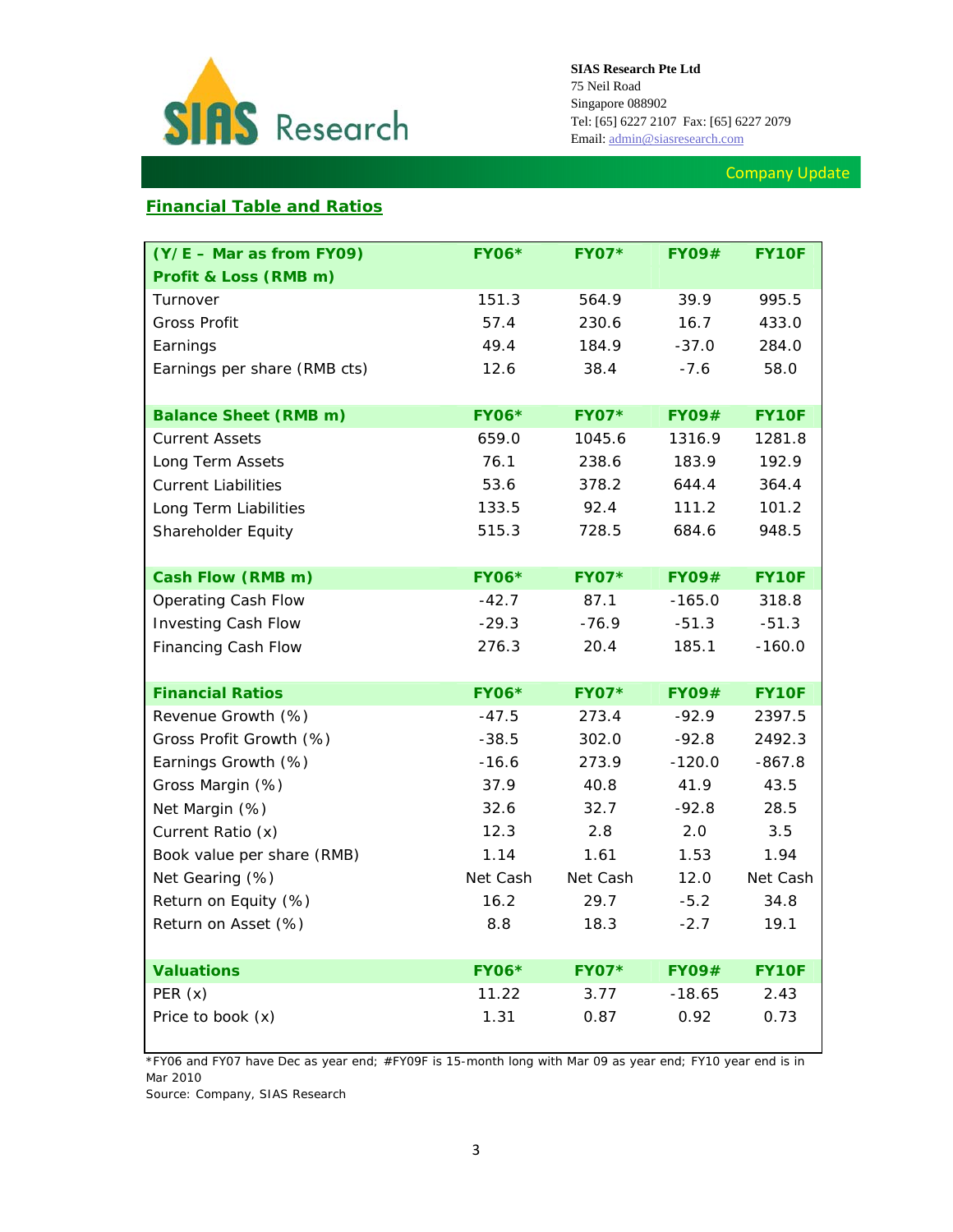

Company Update

# **About the Company**

Pan Hong Property Group Limited is a niche property developer that focuses primarily on developing high quality residential and commercial properties in the second and thirdtier cities in the PRC. Backed by over 20 years of experience in the PRC's property development industry, Pan Hong has established its presence in Hangzhou and Huzhou cities in Zhejiang Province, and Nanchang city in Jiangxi Province. Besides these cities, the Group also owns land reserves in Fuzhou, Yichun and Leping cities in Jiangxi Province, and Jiangmen city in Guangdong Province, for property development. As a testament to the quality of Pan Hong's property developments, the Group has received several awards for its current project in Nanchang – Nanchang Honggu Kaixuan. In 2007, the Group was conferred the '4th Annual Nanchang City Best Property Award', 'Most Popular Property in Nanchang', as well as accolades such as 'Reputable Brand of the Year in Jiangxi" and 'Professional Property Developer of International Standard'.

# **Price and Volume Chart**



*Source: Bloomberg*